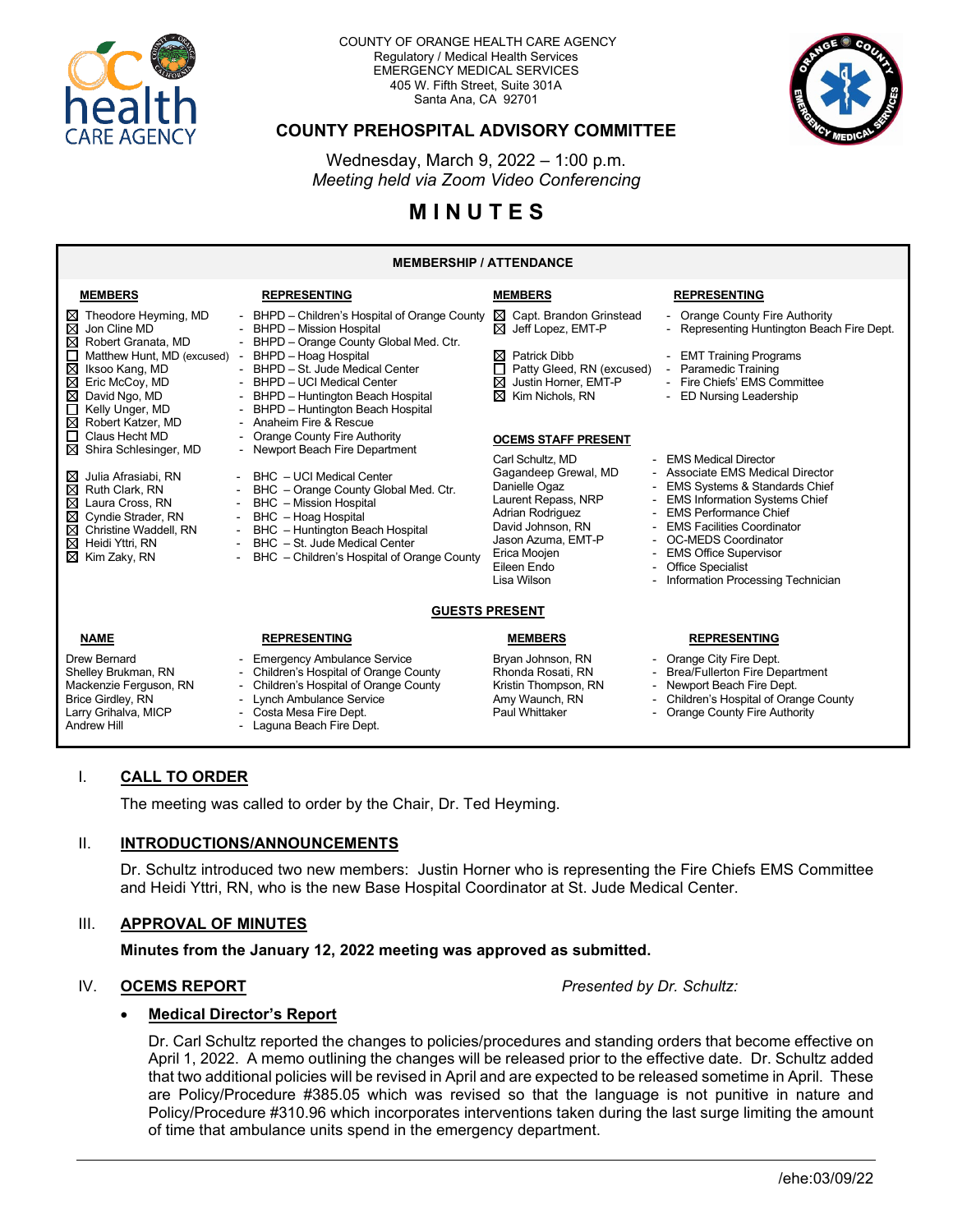Dr. Schultz stated that once a policy, procedure, or standing order becomes a permanent component in the OCEMS website and field personnel are not given an option whether or not to follow the guideline. Policies, procedures and standing orders under medical control must be followed. Orange County EMS' expectation is that these policies are to be followed and non-compliance could result in liability to the individual, without the protection of OCEMS if not followed. Jeff Lopez asked if a patient has been unloaded, is there an option for that patient to be transported to another facility. Dr. Schultz replied that paramedics can contact the EMS duty officer to request the hospital be placed on mandatory diversion.

#### • **OCEMS Report:**

David Johnson reported there are several webinars and meetings are coming up in the next couple of months. These include the March  $30<sup>th</sup>$  Trauma Gran Rounds with Dr. Michael Lekawa hosting; the California Health Care Facilities Disaster conference will be held on April 5-6 at the Newport Renaissance; and on June  $27<sup>th</sup>$  and  $28<sup>th</sup>$ , the State EMS Authority will be holding two half-day summits (one stroke summit and one STEMI summit).

Danielle Ogaz reported that two memos were issued regarding EMT certification/recertification. EMTs who were given a National Registry EMT card on a provisional basis now have until June 30, 2022 to convert that to an active EMT certificate. Likewise, EMTs recertifying their EMT certification are not required to do the skills verification sheet before June 30, 2022.

#### • **Health Emergency Management (Disaster Report):**

Dr. Grewal reported on the number of COVID cases and also on the number of influenza cases that are hospitalized. He reported that support of vaccination PODs is winding down. iHealth test kits may be distributed to agencies that would like them.

#### • **Hospital Diversion Report (Annual Report for 2021):**

David Johnson gave a quick report for the months of January and February. There was no ED Diversion for the month of January and first part of February. ED diversion did have an impact on other categories of diversion (CVRC, CT, Internal Disruption, etc.) due to the no diversion policy held in place during the first two months of the year. Orange County EMS in collaboration with Los Angeles County created a new category of diversion (EDLA) which enabled Orange County facilities to close when bordering LA County hospitals were diverting patients. Hospital diversion hours in February were approximately 425 hours and have declined steadily since then.

#### • **Ambulance Patient Off-Load Time:**

Attached to the agenda is the APOT Report for the month of January, 2022. APOT data for February 2022 has recently been posted to the APOT dashboard. January's APOT data mirrors the COVID case rates and has the highest number of transports since APOT data have been collected. APOT data is being monitored on a regular basis. Currently, there are few transports per day than seen during the month of January.

Mr. Repass reported on the Bi-Direction Data Exchange Project. The purpose of this project is to establish bi-direction data exchange between hospitals and field personnel and is funded by a grant from the Centers for Disease Control. A webinar was held on February 16, 2022. Both the webinar and PowerPoint presentation may be found on the OCEMS website. The data from the patient care report will be transmitted to the hospital's electronic data system and allows outcome data could be transported to the field providers. There is a more direct data exchange between the hospitals and field personnel. APOT data are submitted to the State EMS Authority on a quarterly basis.

#### V. **UNFINISHED BUSINESS**

#### • **Discussion on Checklist for Potential Patients Released on Scene:**

Dr. Schultz thanked Brandon Grinstead and members of the Fire Chiefs' CQI Committee who have developed a checklist to assist paramedics to determine if further evaluation is needed in those cases where 9-1-1 is called to determine whether or not an adult patient requires further medical evaluation and may be released on scene.